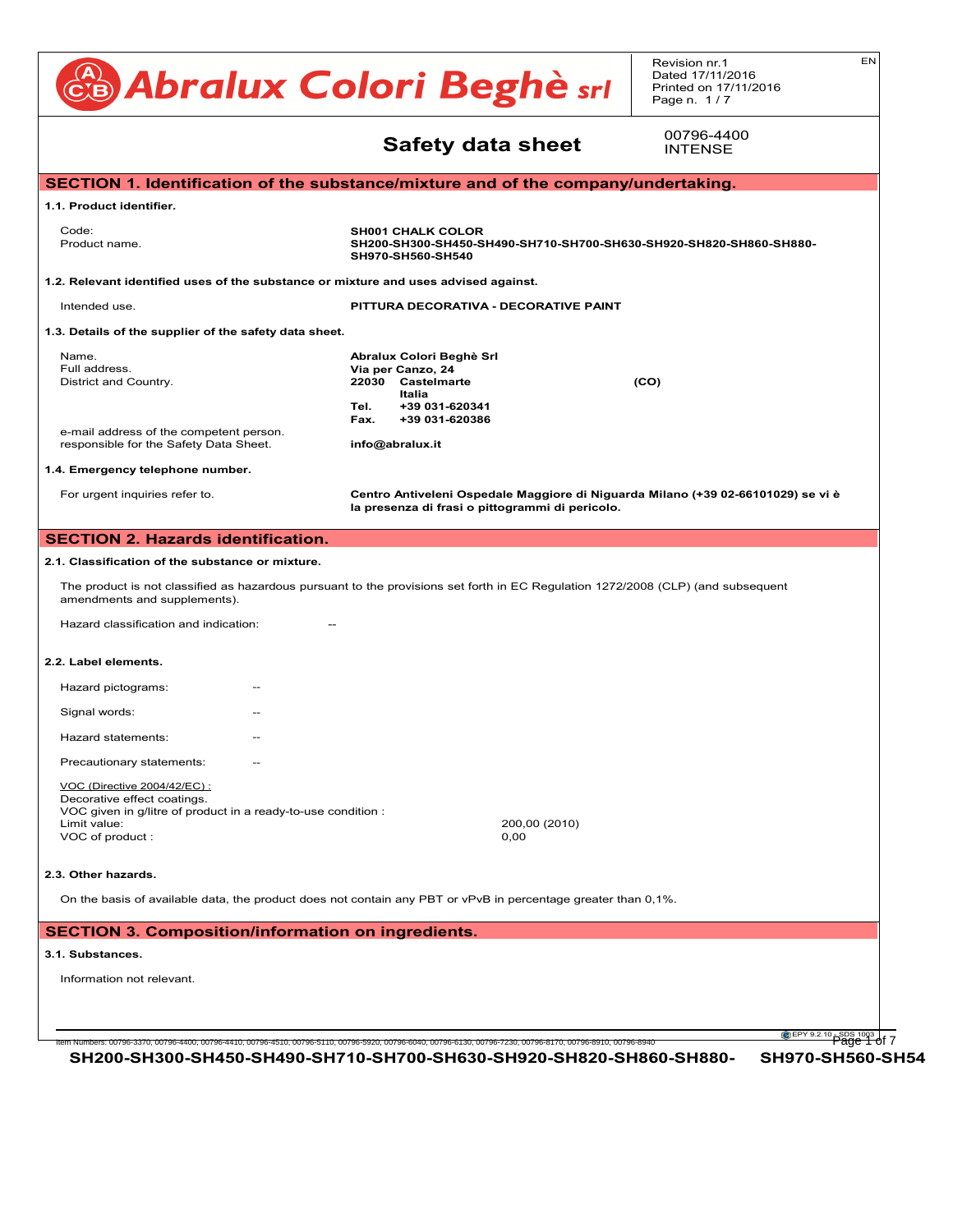CB Abralux Colori Beghè srl

# **SECTION 3. Composition/information on ingredients.** ... / >>

#### **3.2. Mixtures.**

The product does not contain substances classified as being hazardous to human health or the environment pursuant to the provisions Regulation (EU) 1272/2008 (CLP) (and subsequent amendments and supplements) in such quantities as to require the statement.

# **SECTION 4. First aid measures.**

## **4.1. Description of first aid measures.**

EYES: Remove contact lenses, if present. Wash immediately with plenty of water for at least 30-60 minutes, opening the eyelids fully. Get medical advice/attention.

SKIN: Remove contaminated clothing. Rinse skin with a shower immediately. Get medical advice/attention.

INGESTION: Have the subject drink as much water as possible. Get medical advice/attention. Do not induce vomiting unless explicitly authorised by a doctor.

INHALATION: Get medical advice/attention immediately. Remove victim to fresh air, away from the accident scene. If the subject stops breathing, administer artificial respiration. Take suitable precautions for rescue workers.

#### **4.2. Most important symptoms and effects, both acute and delayed.**

Specific information on symptoms and effects caused by the product are unknown. For symptoms and effects caused by the contained substances, see chap. 11.

# **4.3. Indication of any immediate medical attention and special treatment needed.**

Information not available.

# **SECTION 5. Firefighting measures.**

# **5.1. Extinguishing media.**

SUITABLE EXTINGUISHING EQUIPMENT

Extinguishing substances are: carbon dioxide and chemical powder. For product loss or leakage that has not caught fire, water spray can be used to disperse flammable vapours and protect those trying to stem the leak.

UNSUITABLE EXTINGUISHING EQUIPMENT

Do not use jets of water.

Water is not effective for putting out fires but can be used to cool containers exposed to flames to prevent explosions.

#### **5.2. Special hazards arising from the substance or mixture.** HAZARDS CAUSED BY EXPOSURE IN THE EVENT OF FIRE

If large quantities of the product are involved in a fire, they can make it considerably worse. Do not breathe combustion products.

#### **5.3. Advice for firefighters.** GENERAL INFORMATION

In the case of fire, use jets of water to cool the containers to prevent the risk of explosions (product decomposition and excess pressure) and the development of substances potentially hazardous for health. Always wear full fire prevention gear. Remove all containers containing the product from the fire, if it is safe to do so.

SPECIAL PROTECTIVE EQUIPMENT FOR FIRE-FIGHTERS

Normal fire fighting clothing i.e. fire kit (BS EN 469), gloves (BS EN 659) and boots (HO specification A29 and A30) in combination with self-contained open circuit positive pressure compressed air breathing apparatus (BS EN 137).

# **SECTION 6. Accidental release measures.**

#### **6.1. Personal precautions, protective equipment and emergency procedures.**

Block the leakage if there is no hazard.

Wear suitable protective equipment (including personal protective equipment referred to under Section 8 of the safety data sheet) to prevent any contamination of skin, eyes and personal clothing. These indications apply for both processing staff and those involved in emergency procedures.

## **6.2. Environmental precautions.**

The product must not penetrate into the sewer system or come into contact with surface water or ground water.

Item Numbers: 00796-3370, 00796-4400, 00796-4410, 00796-4510, 00796-5110, 00796-5920, 00796-6040, 00796-6130, 00796-7230, 00796-8170, 00796-8910, 00796-8940 Page 2 of 7

#### **6.3. Methods and material for containment and cleaning up.**

Collect the leaked product into a suitable container. If the product is flammable, use explosion-proof equipment. Evaluate the compatibility of the container to be used, by checking section 10. Absorb the remainder with inert absorbent material. Make sure the leakage site is well aired. Contaminated material should be disposed of in compliance with the provisions set forth in point 13.

#### **6.4. Reference to other sections.**

Any information on personal protection and disposal is given in sections 8 and 13.

**EPY 9.2.10 SDS 1003 of 7** 

**SH200-SH300-SH450-SH490-SH710-SH700-SH630-SH920-SH820-SH860-SH880- SH970-SH560-SH540**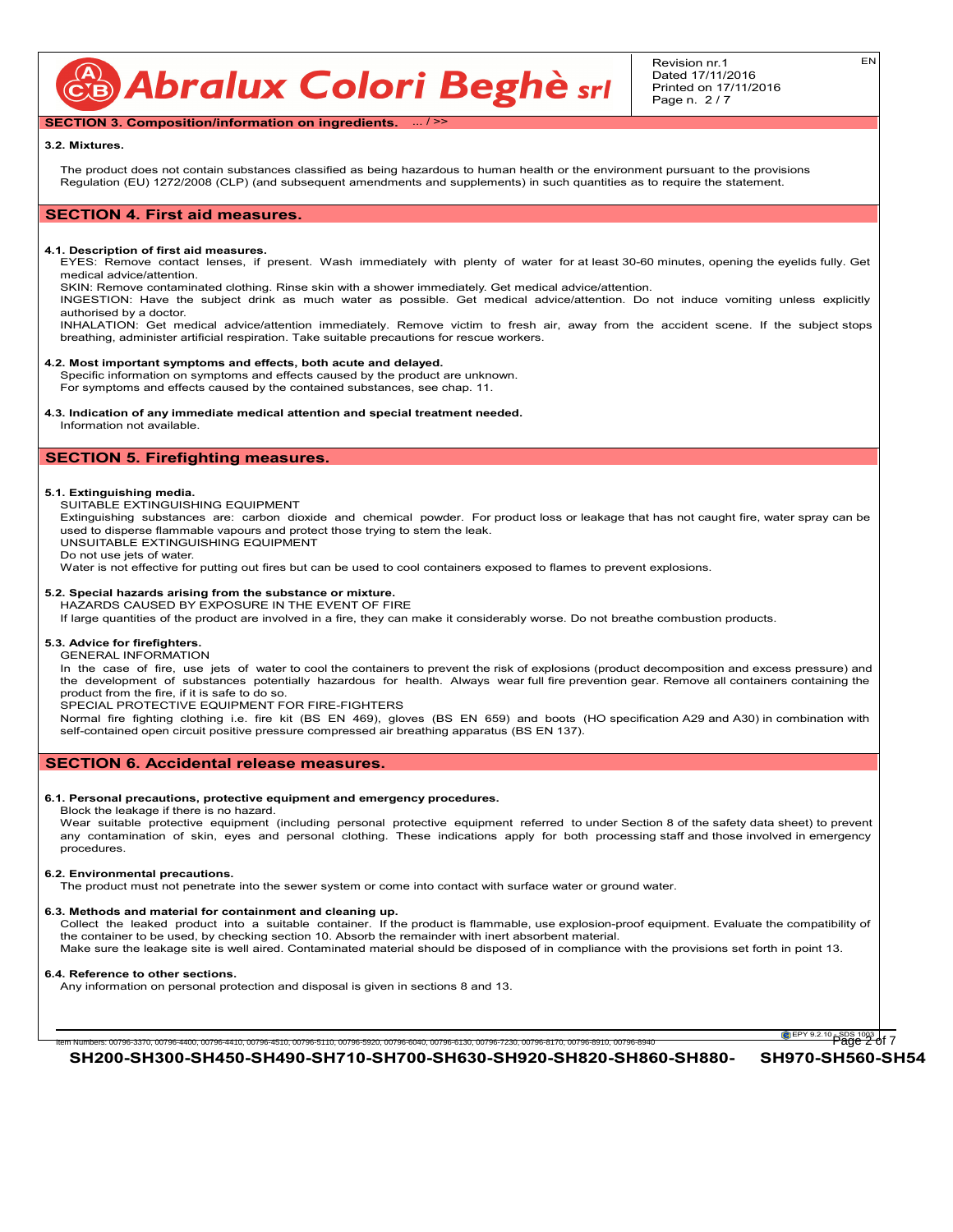**CB** Abralux Colori Beghè sri

# **SECTION 7. Handling and storage.**

#### **7.1. Precautions for safe handling.**

Ensure that there is an adequate earthing system for the equipment and personnel. Avoid contact with eyes and skin. Do not breathe powders, vapours or mists. Do not eat, drink or smoke during use. Wash hands after use. Avoid leakage of the product into the environment.

# **7.2. Conditions for safe storage, including any incompatibilities.**

Store only in the original container. Store in a ventilated and dry place, far away from sources of ignition. Keep containers well sealed. Keep the product in clearly labelled containers. Avoid overheating. Avoid violent blows. Keep containers away from any incompatible materials, see section 10 for details.

# **7.3. Specific end use(s).**

Information not available.

# **SECTION 8. Exposure controls/personal protection.**

#### **8.1. Control parameters.**

Information not available.

## **8.2. Exposure controls.**

Comply with the safety measures usually applied when handling chemical substances. HAND PROTECTION None required. SKIN PROTECTION None required. EYE PROTECTION None required. RESPIRATORY PROTECTION If the threshold value (e.g. TLV-TWA) is exceeded for the substance or one of the substances present in the product, use a mask with a type B filter whose class (1, 2 or 3) must be chosen according to the limit of use concentration. (see standard EN 14387). In the presence of gases

or vapours of various kinds and/or gases or vapours containing particulate (aerosol sprays, fumes, mists, etc.) combined filters are required. Respiratory protection devices must be used if the technical measures adopted are not suitable for restricting the worker's exposure to the threshold values considered. The protection provided by masks is in any case limited.

If the substance considered is odourless or its olfactory threshold is higher than the corresponding TLV-TWA and in the case of an emergency, wear open-circuit compressed air breathing apparatus (in compliance with standard EN 137) or external air-intake breathing apparatus (in compliance with standard EN 138). For a correct choice of respiratory protection device, see standard EN 529. ENVIRONMENTAL EXPOSURE CONTROLS.

The emissions generated by manufacturing processes, including those generated by ventilation equipment, should be checked to ensure compliance with environmental standards.

# **SECTION 9. Physical and chemical properties.**

**9.1. Information on basic physical and chemical properties.**

| Appearance                             | pasty liquid              |
|----------------------------------------|---------------------------|
| Colour                                 | BIANCO + TINTE A CARTELLA |
| Odour                                  | mild                      |
| Odour threshold.                       | Not available.            |
| pH.                                    | $7,5-8$                   |
| Melting point / freezing point.        | Not available.            |
| Initial boiling point.                 | Not available.            |
| Boiling range.                         | Not available.            |
| Flash point.                           | Combustion not sustained. |
| <b>Evaporation Rate</b>                | Not available.            |
| Flammability of solids and gases       | Not available.            |
| Lower inflammability limit.            | Not available.            |
| Upper inflammability limit.            | Not available.            |
| Lower explosive limit.                 | Not available.            |
| Upper explosive limit.                 | Not available.            |
| Vapour pressure.                       | Not available.            |
| Vapour density                         | Not available.            |
| Relative density.                      | 1.40                      |
| Solubility                             | partially miscible        |
| Partition coefficient: n-octanol/water | Not available.            |
| Auto-ignition temperature.             | Not applicable.           |
| Decomposition temperature.             | Not available.            |
|                                        |                           |

Numbers: 00796-3370, 00796-4400, 00796-4410, 00796-4510, 00796-5110, 00796-5920, 00796-6040, 00796-6130, 00796-7230, 00796-8170, 00796-8910, 00796-89

**EPY 9.2.10 SDS 1003 of 7** 

**SH200-SH300-SH450-SH490-SH710-SH700-SH630-SH920-SH820-SH860-SH880- SH970-SH560-SH540**

EN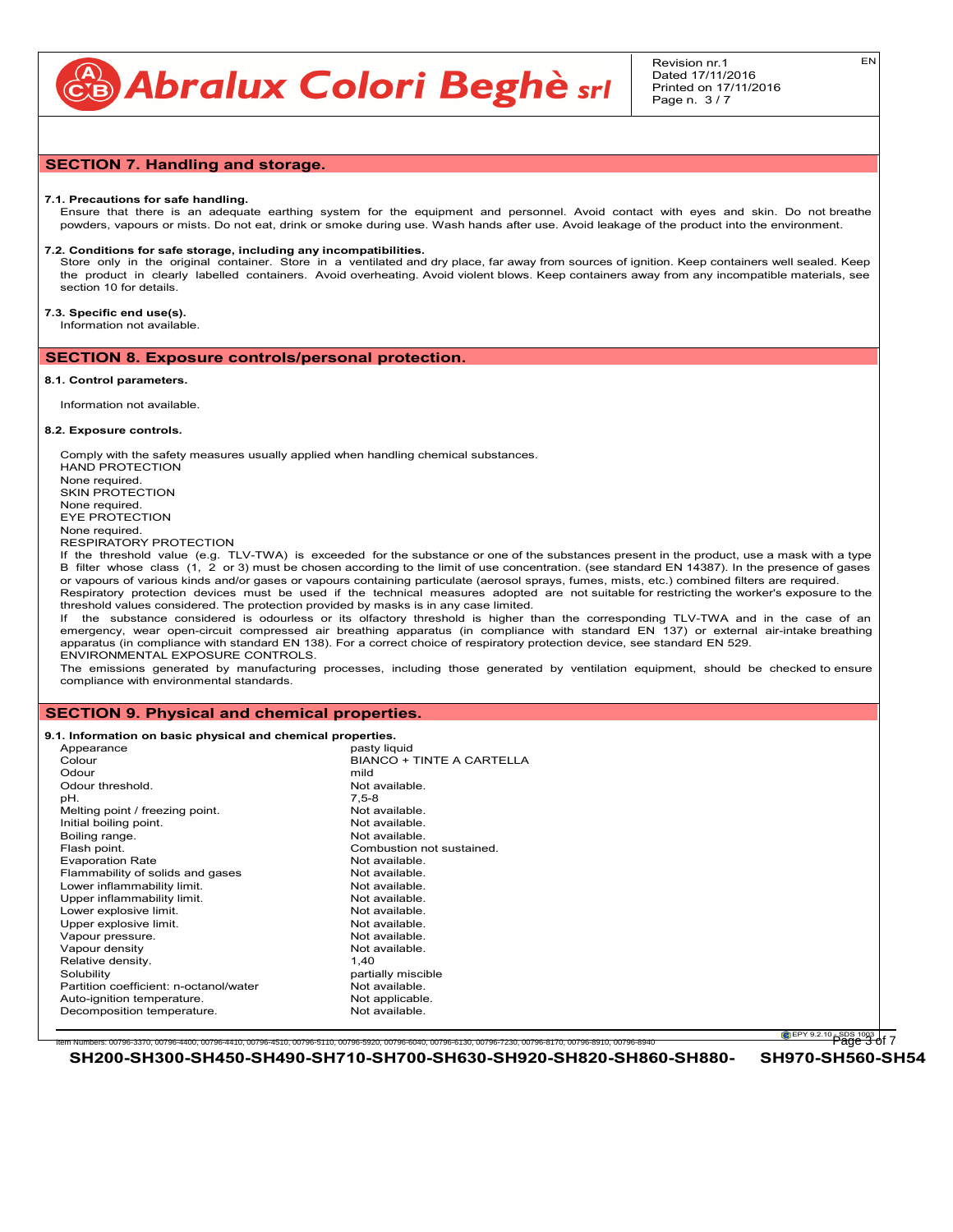| Revision nr. 1<br>CB Abralux Colori Beghè srl<br>Page n. 4// | EN.<br>Dated 17/11/2016<br>Printed on 17/11/2016 |  |
|--------------------------------------------------------------|--------------------------------------------------|--|
|--------------------------------------------------------------|--------------------------------------------------|--|

EN

| SECTION 9. Physical and chemical properties.  / >>                                                                                                           |                 |                                            |  |         |  |  |
|--------------------------------------------------------------------------------------------------------------------------------------------------------------|-----------------|--------------------------------------------|--|---------|--|--|
| Viscosity                                                                                                                                                    | 12200 CPS ± 10% |                                            |  |         |  |  |
| <b>Explosive properties</b>                                                                                                                                  | Not available.  |                                            |  |         |  |  |
| Oxidising properties                                                                                                                                         | Not available.  |                                            |  |         |  |  |
| 9.2. Other information.<br>VOC (Directive 2004/42/EC) :                                                                                                      | 0, 10           | g/litre.                                   |  |         |  |  |
| VOC (volatile carbon) :                                                                                                                                      | 0               |                                            |  |         |  |  |
|                                                                                                                                                              |                 |                                            |  |         |  |  |
| <b>SECTION 10. Stability and reactivity.</b>                                                                                                                 |                 |                                            |  |         |  |  |
|                                                                                                                                                              |                 |                                            |  |         |  |  |
| 10.1. Reactivity.                                                                                                                                            |                 |                                            |  |         |  |  |
|                                                                                                                                                              |                 |                                            |  |         |  |  |
| There are no particular risks of reaction with other substances in normal conditions of use.                                                                 |                 |                                            |  |         |  |  |
| <b>CALCIUM CARBONATE</b>                                                                                                                                     |                 |                                            |  |         |  |  |
| Decomposes at temperatures above 800°C/1472°F.                                                                                                               |                 |                                            |  |         |  |  |
| 10.2. Chemical stability.                                                                                                                                    |                 |                                            |  |         |  |  |
|                                                                                                                                                              |                 |                                            |  |         |  |  |
| The product is stable in normal conditions of use and storage.                                                                                               |                 |                                            |  |         |  |  |
| 10.3. Possibility of hazardous reactions.                                                                                                                    |                 |                                            |  |         |  |  |
|                                                                                                                                                              |                 |                                            |  |         |  |  |
| No hazardous reactions are foreseeable in normal conditions of use and storage.                                                                              |                 |                                            |  |         |  |  |
| 10.4. Conditions to avoid.                                                                                                                                   |                 |                                            |  |         |  |  |
| None in particular. However the usual precautions used for chemical products should be respected.                                                            |                 |                                            |  |         |  |  |
|                                                                                                                                                              |                 |                                            |  |         |  |  |
| SODIUM HYDROXIDE                                                                                                                                             |                 |                                            |  |         |  |  |
| Avoid exposure to: air, moisture, sources of heat.                                                                                                           |                 |                                            |  |         |  |  |
| 10.5. Incompatible materials.                                                                                                                                |                 |                                            |  |         |  |  |
|                                                                                                                                                              |                 |                                            |  |         |  |  |
| SODIUM HYDROXIDE<br>Incompatible with: strong acids, ammonia, zinc, lead, aluminium, water, flammable liquids.                                               |                 |                                            |  |         |  |  |
|                                                                                                                                                              |                 |                                            |  |         |  |  |
| <b>CALCIUM CARBONATE</b>                                                                                                                                     |                 |                                            |  |         |  |  |
| Incompatible with: acids.                                                                                                                                    |                 |                                            |  |         |  |  |
| 10.6. Hazardous decomposition products.                                                                                                                      |                 |                                            |  |         |  |  |
| CALCIUM CARBONATE                                                                                                                                            |                 |                                            |  |         |  |  |
| May develop: calcium oxides, carbon oxides.                                                                                                                  |                 |                                            |  |         |  |  |
| <b>SECTION 11. Toxicological information.</b>                                                                                                                |                 |                                            |  |         |  |  |
|                                                                                                                                                              |                 |                                            |  |         |  |  |
| 11.1. Information on toxicological effects.                                                                                                                  |                 |                                            |  |         |  |  |
|                                                                                                                                                              |                 |                                            |  |         |  |  |
| <b>ACUTE TOXICITY.</b>                                                                                                                                       |                 |                                            |  |         |  |  |
| LC50 (Inhalation - vapours) of the mixture:                                                                                                                  |                 | Not classified (no significant component). |  |         |  |  |
| LC50 (Inhalation - mists / powders) of the mixture:                                                                                                          |                 | Not classified (no significant component). |  |         |  |  |
| LD50 (Oral) of the mixture:                                                                                                                                  |                 | Not classified (no significant component). |  |         |  |  |
| LD50 (Dermal) of the mixture:                                                                                                                                |                 | Not classified (no significant component). |  |         |  |  |
| SKIN CORROSION / IRRITATION.                                                                                                                                 |                 |                                            |  |         |  |  |
| Does not meet the classification criteria for this hazard class.                                                                                             |                 |                                            |  |         |  |  |
|                                                                                                                                                              |                 |                                            |  |         |  |  |
| <b>SERIOUS EYE DAMAGE / IRRITATION.</b>                                                                                                                      |                 |                                            |  |         |  |  |
| Does not meet the classification criteria for this hazard class.                                                                                             |                 |                                            |  |         |  |  |
| RESPIRATORY OR SKIN SENSITISATION.                                                                                                                           |                 |                                            |  |         |  |  |
| Does not meet the classification criteria for this hazard class.                                                                                             |                 |                                            |  |         |  |  |
|                                                                                                                                                              |                 |                                            |  |         |  |  |
| <b>GERM CELL MUTAGENICITY.</b><br>Does not meet the classification criteria for this hazard class.                                                           |                 |                                            |  |         |  |  |
|                                                                                                                                                              |                 |                                            |  |         |  |  |
| CARCINOGENICITY.                                                                                                                                             |                 |                                            |  |         |  |  |
|                                                                                                                                                              |                 |                                            |  | CEPY 9. |  |  |
| Item Numbers: 00796-3370, 00796-4400, 00796-4410, 00796-4510, 00796-5110, 00796-5920, 00796-6040, 00796-6130, 00796-7230, 00796-8170, 00796-8910, 00796-8910 |                 |                                            |  |         |  |  |

**SH200-SH300-SH450-SH490-SH710-SH700-SH630-SH920-SH820-SH860-SH880- SH970-SH560-SH540**

 $\frac{12.10}{20}$  Page 4 of 7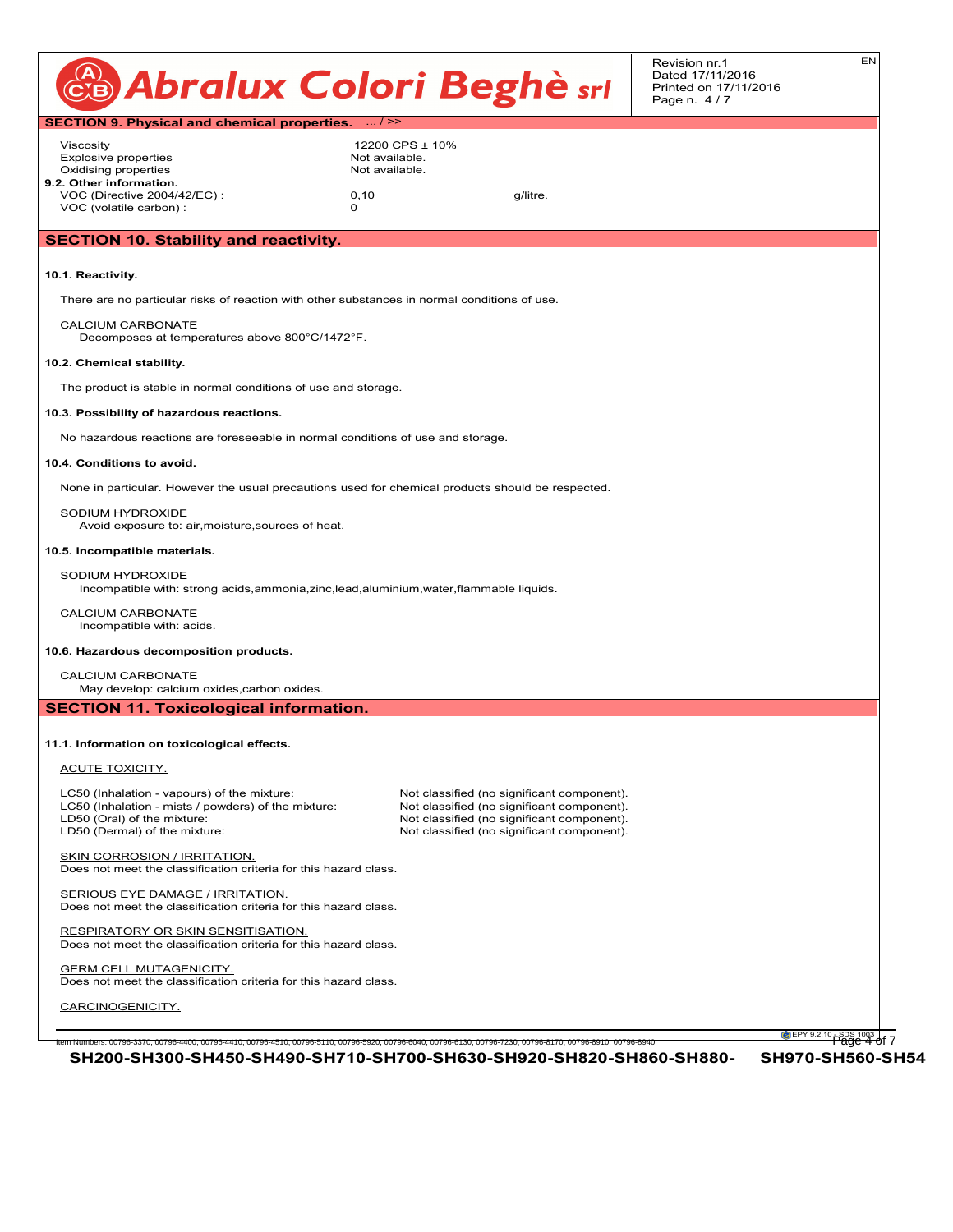# **Abralux Colori Beghè sri**

Revision nr.1 Dated 17/11/2016 Printed on 17/11/2016 Page n. 5 / 7

**SECTION 11. Toxicological information.** ... / >>

Does not meet the classification criteria for this hazard class.

REPRODUCTIVE TOXICITY. Does not meet the classification criteria for this hazard class.

STOT - SINGLE EXPOSURE. Does not meet the classification criteria for this hazard class.

STOT - REPEATED EXPOSURE Does not meet the classification criteria for this hazard class.

ASPIRATION HAZARD. Does not meet the classification criteria for this hazard class.

# **SECTION 12. Ecological information.**

Use this product according to good working practices. Avoid littering. Inform the competent authorities, should the product reach waterways or contaminate soil or vegetation.

**12.1. Toxicity.** Information not available.

- **12.2. Persistence and degradability.** Information not available.
- **12.3. Bioaccumulative potential.** Information not available.
- **12.4. Mobility in soil.** Information not available.

**12.5. Results of PBT and vPvB assessment.**

On the basis of available data, the product does not contain any PBT or vPvB in percentage greater than 0,1%.

# **12.6. Other adverse effects.**

Information not available.

# **SECTION 13. Disposal considerations.**

## **13.1. Waste treatment methods.**

Reuse, when possible. Neat product residues should be considered special non-hazardous waste.

Item Numbers: 00796-3370, 00796-4400, 00796-4410, 00796-4510, 00796-5110, 00796-5920, 00796-6040, 00796-6130, 00796-7230, 00796-8170, 00796-8910, 00796-8940 Page 5 of 7

Disposal must be performed through an authorised waste management firm, in compliance with national and local regulations. CONTAMINATED PACKAGING

Contaminated packaging must be recovered or disposed of in compliance with national waste management regulations.

# **SECTION 14. Transport information.**

The product is not dangerous under current provisions of the Code of International Carriage of Dangerous Goods by Road (ADR) and by Rail (RID), of the International Maritime Dangerous Goods Code (IMDG), and of the International Air Transport Association (IATA) regulations.

# **14.1. UN number.**

Not applicable.

# **14.2. UN proper shipping name.**

Not applicable.

# **14.3. Transport hazard class(es).**

Not applicable.

**EPY 9.2.10 SDS 1003 of 7** 

**SH200-SH300-SH450-SH490-SH710-SH700-SH630-SH920-SH820-SH860-SH880- SH970-SH560-SH540**

EN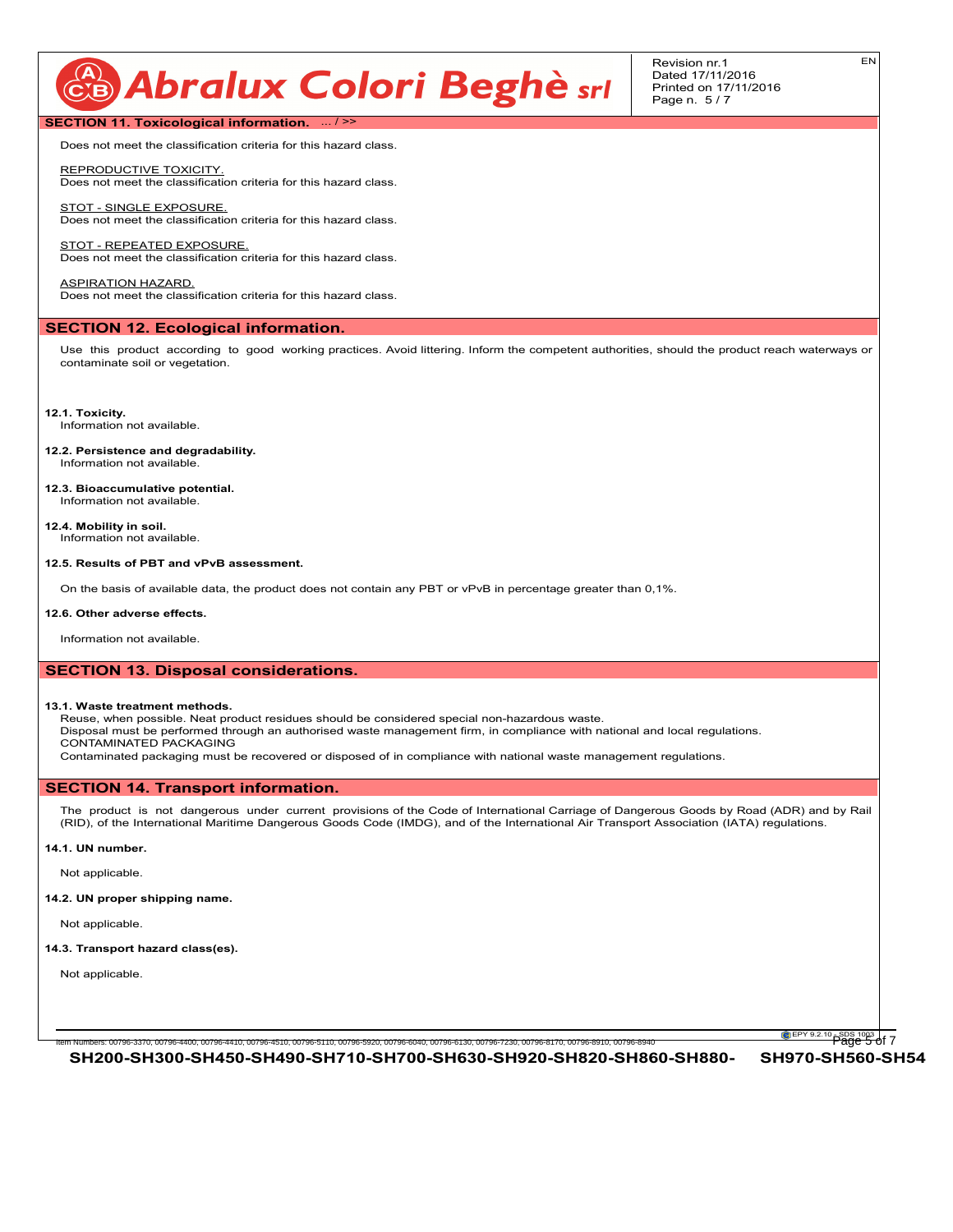

EN

# **SECTION 14. Transport information.** ... / >>

**14.4. Packing group.**

Not applicable.

**14.5. Environmental hazards.**

Not applicable.

**14.6. Special precautions for user.**

Not applicable.

None.

None.

None.

**14.7. Transport in bulk according to Annex II of Marpol and the IBC Code.**

Information not relevant.

# **SECTION 15. Regulatory information.**

#### **15.1. Safety, health and environmental regulations/legislation specific for the substance or mixture.**

Seveso Category - Directive 2012/18/EC: None.

Restrictions relating to the product or contained substances pursuant to Annex XVII to EC Regulation 1907/2006.

Substances in Candidate List (Art. 59 REACH).

On the basis of available data, the product does not contain any SVHC in percentage greater than 0,1%.

Substances subject to authorisarion (Annex XIV REACH). None.

Substances subject to exportation reporting pursuant to (EC) Reg. 649/2012:

Substances subject to the Rotterdam Convention:

Substances subject to the Stockholm Convention: None.

Healthcare controls. Information not available.

VOC (Directive 2004/42/EC) : Decorative effect coatings.

#### **15.2. Chemical safety assessment.**

No chemical safety assessment has been processed for the mixture and the substances it contains.

n Numbers: 00796-3370, 00796-4400, 00796-4410, 00796-4510, 00796-5110, 00796-5920, 00796-6100, 00796-7230, 00796-7230, 00796-8170, 00796-8910, 00796-8940

# **SECTION 16. Other information.**

LEGEND:

- ADR: European Agreement concerning the carriage of Dangerous goods by Road
- CAS NUMBER: Chemical Abstract Service Number
- CE50: Effective concentration (required to induce a 50% effect) - CE NUMBER: Identifier in ESIS (European archive of existing substances)
- CLP: EC Regulation 1272/2008
- DNEL: Derived No Effect Level
- EmS: Emergency Schedule
- GHS: Globally Harmonized System of classification and labeling of chemicals
- IATA DGR: International Air Transport Association Dangerous Goods Regulation
- IC50: Immobilization Concentration 50%
- IMDG: International Maritime Code for dangerous goods
- IMO: International Maritime Organization
- INDEX NUMBER: Identifier in Annex VI of CLP

**EPY 9.2.10** SDS 1003 of 7

**SH200-SH300-SH450-SH490-SH710-SH700-SH630-SH920-SH820-SH860-SH880- SH970-SH560-SH540**